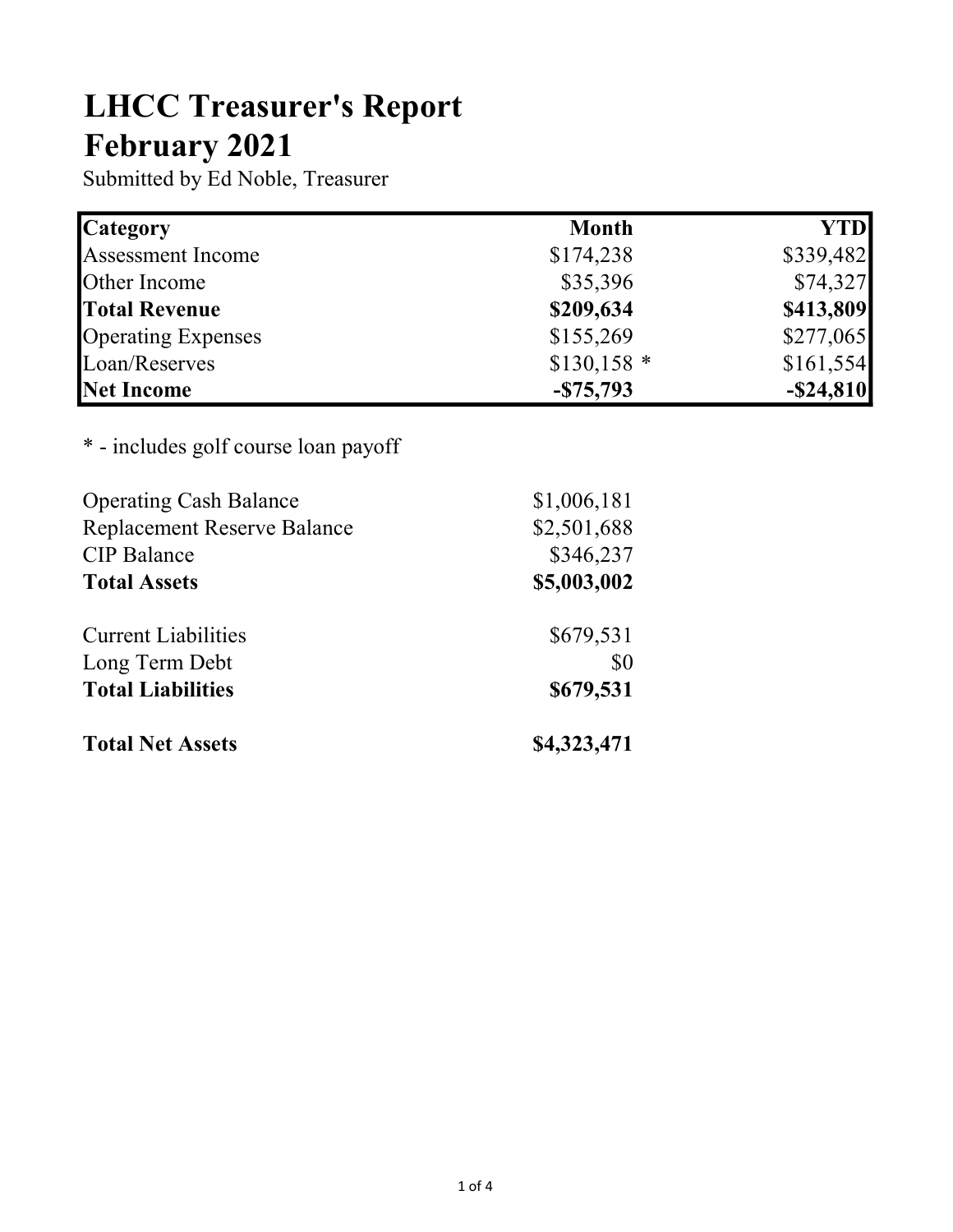## Lake Holiday Country Club, Inc. Profit Loss Budget vs Actual (Hybrid Method) General Fund Supplementary Information For the Month Ended February 28, 2021 and the Two Months Then Ended

| <b>CASH BASIS REVENUE</b>                        |                      |               |              |
|--------------------------------------------------|----------------------|---------------|--------------|
| <b>HYBRID ACCRUAL BASIS EXPENSES</b>             | <b>February 2021</b> |               |              |
|                                                  | <b>Actual</b>        | <b>Budget</b> | Variance     |
| <b>Income (Cash Basis)</b>                       |                      |               |              |
| Total 4000 · Assessment Revenue                  | 174,238.09           | 158,446.00    | 15,792.09    |
| Total 4300 · Other Income                        | 35,395.61            | 32,692.00     | 2,703.61     |
| <b>Total Income (Cash Basis)</b>                 | 209,633.70           | 191,138.00    | 18,495.70    |
| <b>Expense</b>                                   |                      |               |              |
| Total 5000 · Administrative Expenses             | 9,434.88             | 13,000.00     | 3,565.12     |
| Total 5100 · Personnel                           | 48,783.90            | 49,561.00     | 777.10       |
| Total 5200 · Taxes & Licenses                    |                      | 500.00        | 500.00       |
| Total 5800 · Committee Expenses                  |                      | 667.00        | 667.00       |
| $5900 \cdot$ Utilities                           |                      |               |              |
| Total 5900 · Utilities                           | 6,151.59             | 6,474.00      | 322.41       |
| Total 6100 · As Needed Contracts & Services      | 10,693.77            | 10,874.00     | 180.23<br>#  |
| Total $6200 \cdot$ Material & Supplies           | 28,436.25            | 17,666.00     | (10,770.25)  |
| Total 7050 · Long Term Capital Assets            | 10,733.0             | 10,733.0      |              |
| Total 6900 · Other Expenses                      |                      |               |              |
| <b>Total General Fund Expenses</b>               | 155,269.02           | 152,084.00    | (3, 185.02)  |
| 6930 · Total Golf Course Loan Repayment          | 101,982.09           | 3,220.00      | (98, 762.09) |
| <b>Transfers to Reserves (Use of Funds)</b>      |                      |               |              |
| <b>Replacement Reserve Contributions</b>         | 28,176.00            | 28,176.00     |              |
| <b>Total Transfers to Reserve/Loan Repayment</b> | 130,158.09           | 31,396.00     | (98, 762.09) |
| <b>General Fund - Net Income (Loss)</b>          | (75, 793.41)         | 7,658.00      | (83, 451.41) |
|                                                  |                      |               |              |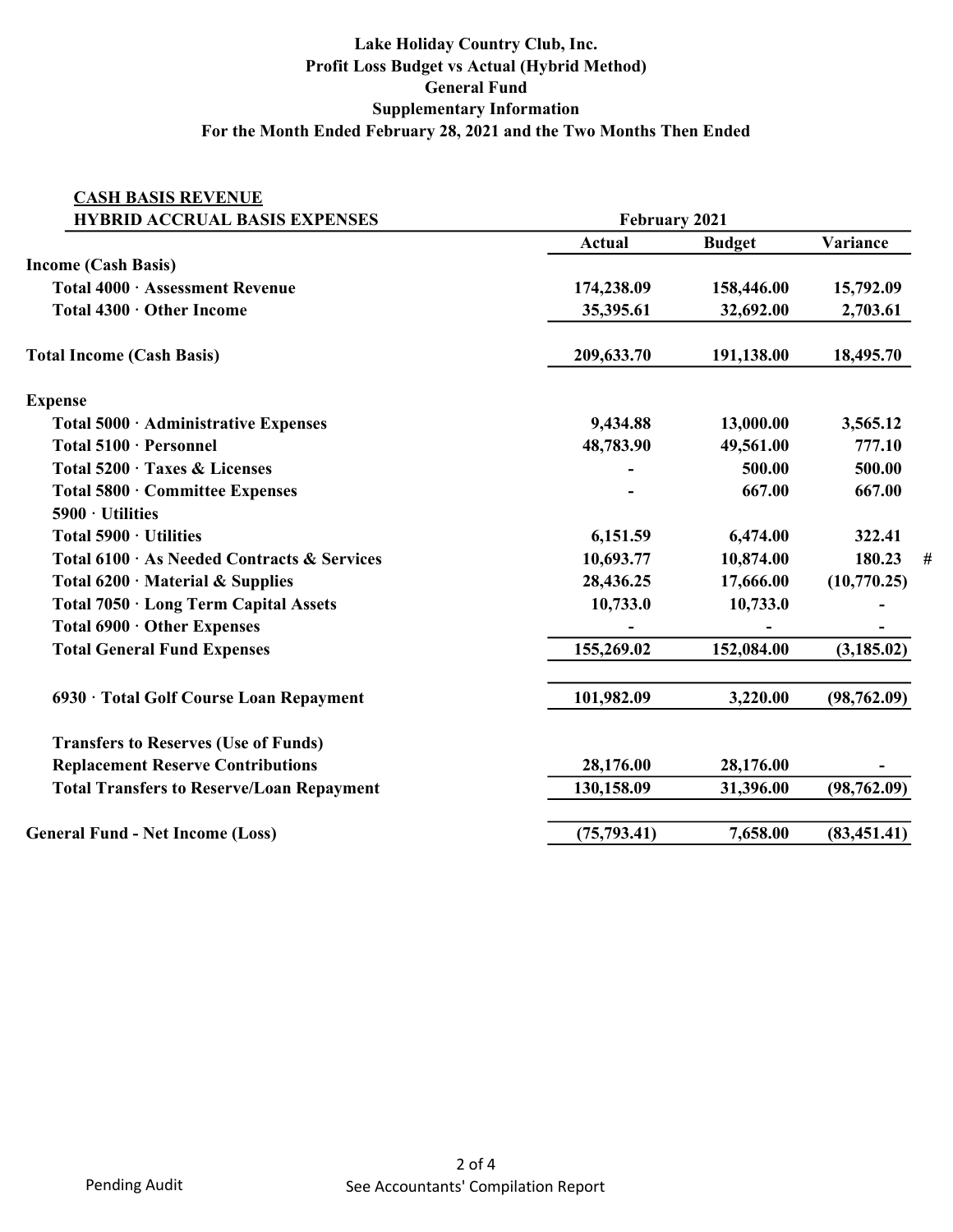## Lake Holiday Country Club, Inc. Profit Loss Budget vs Actual (Hybrid Method) General Fund Supplementary Information For the Month Ended February 28, 2021 and the Two Months Then Ended

| <b>CASH BASIS REVENUE</b>                        |               |                 |              |
|--------------------------------------------------|---------------|-----------------|--------------|
| <b>HYBRID ACCRUAL BASIS EXPENSES</b>             |               | 2021 YTD Totals |              |
|                                                  | <b>Actual</b> | <b>Budget</b>   | Variance     |
| <b>Income (Cash Basis)</b>                       |               |                 |              |
| Total 4000 · Assessment Revenue                  | 339,481.98    | 316,892.00      | 22,589.98    |
| Total 4300 · Other Income                        | 74,327.49     | 58,384.00       | 15,943.49    |
| <b>Total Income (Cash Basis)</b>                 | 413,809.47    | 375,276.00      | 38,533.47    |
| <b>Expense</b>                                   |               |                 |              |
| Total 5000 · Administrative Expenses             | 21,719.91     | 26,000.00       | 4,280.09     |
| Total 5100 · Personnel                           | 90,267.27     | 99,122.00       | 8,854.73     |
| Total 5200 · Taxes & Licenses                    |               | 2,150.00        | 2,150.00     |
| Total 5800 · Committee Expenses                  | 375.00        | 1,334.00        | 959.00       |
| $5900 \cdot$ Utilities                           |               |                 |              |
| Total $5900 \cdot$ Utilities                     | 14,232.81     | 12,948.00       | (1,284.81)   |
| Total 6100 · As Needed Contracts & Services      | 18,850.32     | 17,998.00       | $(852.32)$ # |
| Total $6200 \cdot$ Material & Supplies           | 35,318.41     | 42,132.00       | 6,813.59     |
| Total 7050 · Long Term Capital Assets            | 21,466.00     | 21,466.00       |              |
| Total 6900 · Other Expenses                      |               |                 |              |
| <b>Total General Fund Expenses</b>               | 277,065.41    | 310,193.00      | 33,127.59    |
| 6930 · Total Golf Course Loan Repayment          | 105,202.25    | 6,440.00        | (98, 762.25) |
| <b>Transfers to Reserves (Use of Funds)</b>      |               |                 |              |
| <b>Replacement Reserve Contributions</b>         | 56,352.00     | 56,352.00       |              |
| <b>Total Transfers to Reserve/Loan Repayment</b> | 161,554.25    | 62,792.00       | (98, 762.25) |
| <b>General Fund - Net Income (Loss)</b>          | (24,810.19)   | 2,291.00        | (27, 101.19) |
|                                                  |               |                 |              |